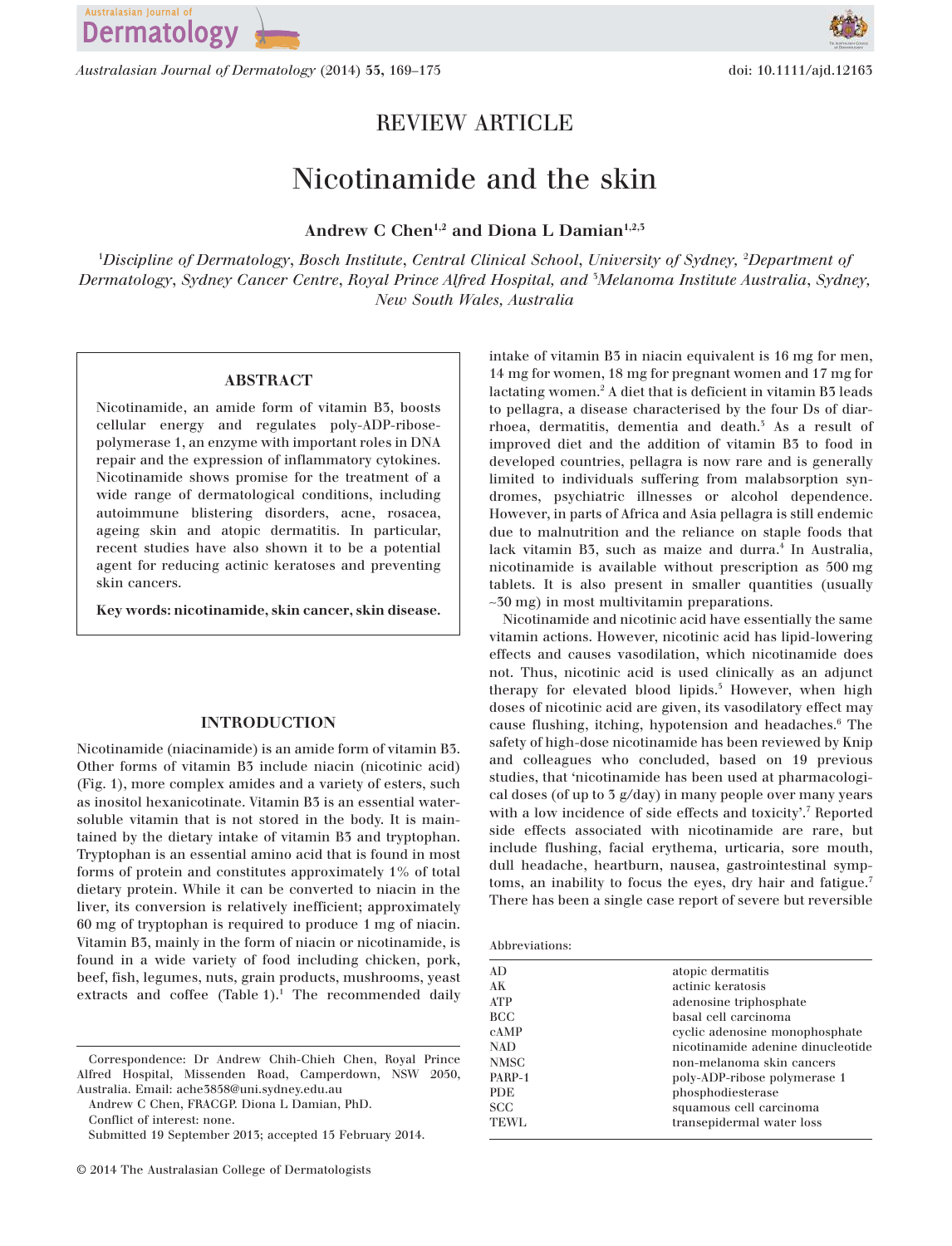



**Table 1** Vitamin B3 in selected foods

| Food $(100 g)$          | Niacin<br>equivalent<br>(mg) |
|-------------------------|------------------------------|
| Meat                    |                              |
| Chicken breast, grilled | 11.32                        |
| Lamb, cooked            | 9.41                         |
| Bacon, grilled          | 8.32                         |
| Beef, cooked            | 3.51                         |
| Seafood                 |                              |
| Tuna, grilled           | 18.91                        |
| Salmon, grilled         | 7.72                         |
| King prawns, cooked     | 5.13                         |
| Barramundi, steamed     | 3.81                         |
| Fruit                   |                              |
| Bananas                 | 0.60                         |
| Apples                  | 0.13                         |
| Vegetables              |                              |
| Mushrooms               | 3.72                         |
| New potatoes, baked     | 2.62                         |
| Carrots                 | 0.90                         |
| Brown onions            | 0.71                         |
| Cos lettuce             | 0.47                         |
| Tomatoes                | 0.17                         |
| Nuts and seeds          |                              |
| Peanuts, roasted        | 22.71                        |
| Sunflower seeds         | 18.98                        |
| Almonds                 | 7.74                         |
| Walnuts                 | 5.04                         |
| Macadamia nuts          | 3.27                         |
| Legumes                 |                              |
| Soya beans, boiled      | 4.25                         |
| Lentils, boiled         | 1.53                         |
| Bread and rice          |                              |
| Wholemeal bread         | 7.56                         |
| White bread             | 6.52                         |
| Brown rice, boiled      | 2.35                         |
| White rice, boiled      | 0.56                         |
| Dairy and eggs          |                              |
| Cheddar cheese          | 5.10                         |
| Mozzarella cheese       | 4.96                         |
| Eggs, boiled            | 2.71                         |
| Full cream milk         | 1.02                         |
| Skim milk               | 0.85                         |
| Beverages               |                              |
| Espresso coffee         | 5.23                         |
| Ale                     | 0.51                         |
| Red wine                | 0.43                         |
| Yeast                   |                              |
| Vegemite                | 130.17                       |

© 2014 The Australasian College of Dermatologists

hepatotoxicity in a patient taking an extremely high dose of nicotinamide (9  $g/day$ ).<sup>8</sup> When the intake of nicotinamide is excessively high a small amount can be converted by gut bacteria to nicotinic acid in rodents; however, this backconversion has not been demonstrated in humans.<sup>9</sup>

#### **CELLULAR EFFECTS**

Nicotinamide is the precursor of nicotinamide adenine dinucleotide (NAD), a key coenzyme in the production of adenosine triphosphate (ATP). ATP is the so-called cellular energy currency that transports chemical energy within cells. Therefore, nicotinamide supplementation boosts cellular energy and may enhance energy-dependent cellular processes such as DNA repair.<sup>10</sup> Nicotinamide is also the sole substrate and an inhibitor of the nuclear enzyme poly-ADP-ribose polymerase 1 (PARP-1), which is activated by UV radiation.<sup>11</sup> PARP-1 has several important cellular properties, such as DNA repair and genomic stability, as well as the regulation of some transcription factors, particularly with relation to the expression of inflammatory cytokines, chemokines, adhesion molecules and inflammatory mediators.<sup>12</sup> When PARP-1 is overexpressed, however, NAD may be over-consumed, leading to cellular dysfunction or necrosis.<sup>12</sup> Having adequate cellular energy and properly functioning PARP-1 is important for a number of skin conditions, for which nicotinamide may have beneficial effects.<sup>13</sup>

#### **AUTOIMMUNE BLISTERING DISORDERS OF THE SKIN**

Autoimmune blistering disorders of the skin are characterised by autoantibodies directed against desmosomal structural proteins (e.g. pemphigus), hemidesmosomal structural proteins (e.g. pemphigoid and epidermolysis bullosa acquisita), epidermal/tissue transglutaminases (e.g. dermatitis herpetiformis) or basement membrane components (e.g. immunoglobulin A bullous dermatosis). The use of nicotinamide for autoimmune blistering disorders of the skin has been studied most frequently for bullous pemphigoid, with most promising results. Although there has been only one case  $report<sup>14</sup>$  suggesting that nicotinamide monotherapy may be effective against bullous pemphigoid, a number of case reports have suggested that nicotinamide in combination with tetracycline may be an effective treatment for this condition.<sup>15-17</sup>

Furthermore, a randomised, open-label clinical trial compared nicotinamide 500 mg thrice daily plus tetracycline 500 mg four times a day to prednisone 40 to 80 mg a day in 18 patients with bullous pemphigoid.<sup>18</sup> Five of the 12 patients in the nicotinamide and tetracycline group had complete responses, compared with one of the six patients in the prednisone group. The results suggest that nicotinamide and tetracycline therapy may have an efficacy comparable to prednisolone in selected patients. Furthermore, the nicotinamide and tetracycline group suffered fewer adverse effects, such as hypertension, erosive gastritis and serious infections, including one death due to sepsis, which occurred in the prednisone group.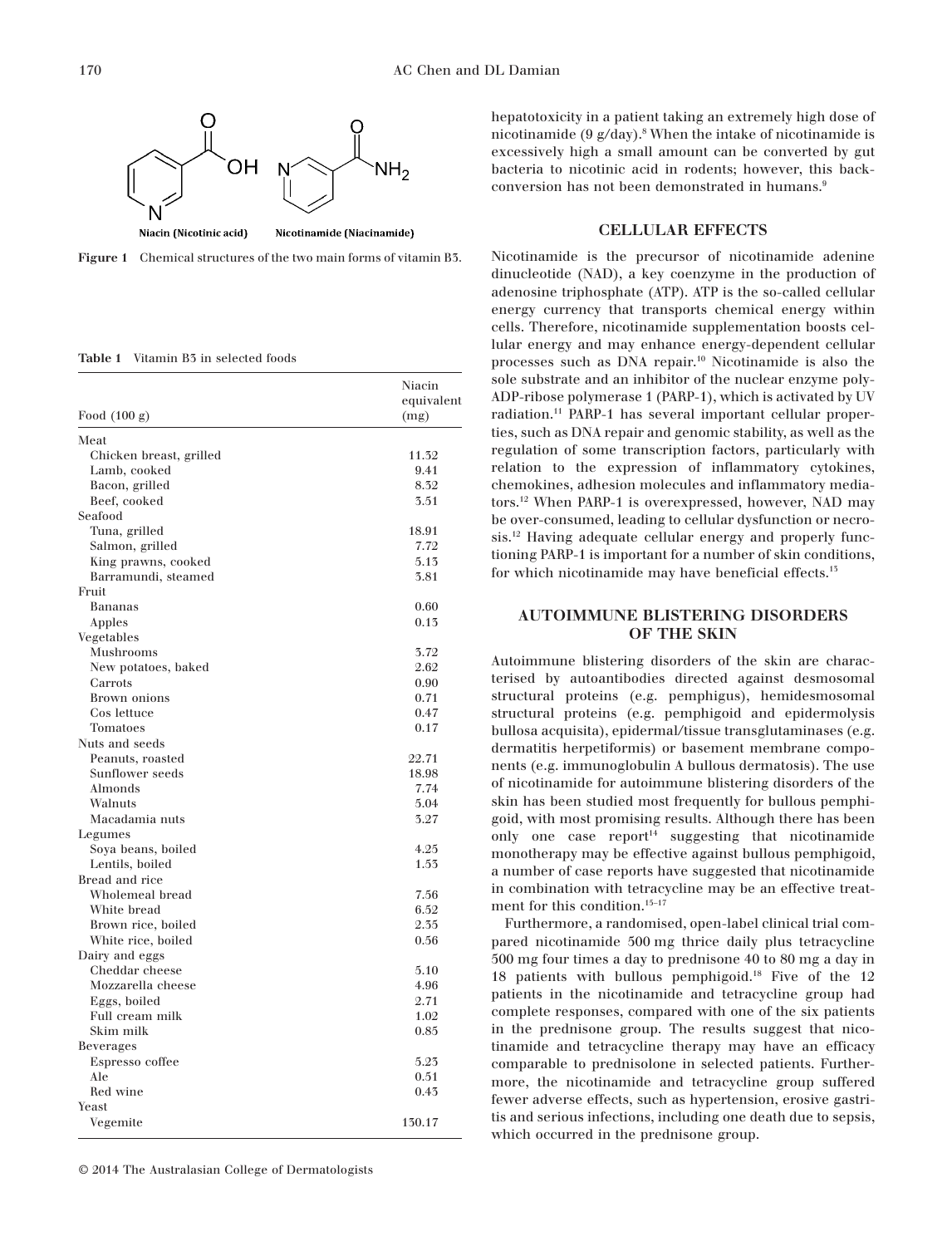A number of other cases have been reported where nicotinamide has been used in combination with tetracycline antibiotics with successful results for other autoimmune blistering disorders including pemphigus, cicatricial pemphigoid, lichen planus pemphigoides, dermatitis herpetiformis and immunoglobulin A bullous dermatosis.<sup>19</sup> A double-blinded, controlled trial randomised 60 skin lesions in eight pemphigus vulgaris patients to either nicotinamide 4% gel or placebo gel for 30 days and found the mean epithelialisation index for the skin lesions that received nicotinamide to be significantly higher (26 *vs* −5.8,  $P < 0.001$ .<sup>20</sup> The exact mechanism of nicotinamide's actions in autoimmune blistering disorders is unclear. However, nicotinamide has known anti-inflammatory properties, with the inhibition of proinflammatory cytokines such as interleukin 1 beta, interleukin 6, interleukin 8 and tumour necrosis factor. $^{21}$ 

#### **ACNE AND ROSACEA**

A double-blinded, controlled trial randomised 160 patients with moderate and predominantly inflammatory acne to receive 4% nicotinamide gel or 4% erythromycin gel, a standard acne therapy, twice daily for 8 weeks. By the end of 8 weeks the two groups had experienced a similar regression of inflammatory lesions. However, the group treated with 4% nicotinamide gel had significantly greater improvement in seborrhoea scores.<sup>22</sup> Another double-blinded, controlled trial randomised 76 patients with moderate inflammatory acne to receive 4% nicotinamide gel or 1% clindamycin gel, another standard acne therapy, twice daily for 8 weeks. By the end of 8 weeks both treatments had produced similar improvements (a 60% reduction in papules and pustules with nicotinamide *vs* a 43% reduction with clindamycin,  $P = 0.17$ ; and 52% reduction in acne severity with nicotinamide *vs* 38% reduction with clindamycin,  $P = 0.16$ , suggesting that 4% nicotinamide gel is likely to have comparable efficacy to  $1\%$  clindamycin gel.<sup>25</sup>

Excess sebum production is implicated as a factor for the pathogenesis of comedones and inflammatory lesions in acne. A double-blinded, placebo-controlled, randomised trial with 130 patients found that a 2% nicotinamide moisturiser significantly reduced sebum excretion rates when compared to a placebo moisturiser. $24$  The overgrowth of *Propionibacterium acnes* and the subsequent activation of interleukin 8 is another factor implicated in acne pathogenesis.25,26 An *in vitro* study has demonstrated that nicotinamide significantly decreased interleukin 8 secretion in a *P. acnes* keratinocyte model of inflammation, suggesting another possible mechanism of action in the application of nicotinamide for acne. $27$  Acne is associated with impaired skin barrier function, as demonstrated by increased transepidermal water loss (TEWL).<sup>28</sup> Nicotinamide has been shown to decrease TEWL, thus improving the skin barrier, which is another potentially beneficial effect for patients with acne.  $\real^{29-51}$ 

An open-label, multicentre prospective cohort study (no control group) assessed the effectiveness of oral Nicomide (Avion Pharmaceuticals. Atlanta, GA USA) (nicotinamide

750 mg, zinc 25 mg, copper 1.5 mg and folic acid 500 μg) for the treatment of acne and rosacea. Nicomide was given to 198 patients with acne or rosacea for 8 weeks and a significant improvement in the patients' self-evaluation of their condition was found  $(P < 0.0001)^{32}$  At the time of writing this review, no controlled studies of Nicomide are known and the official prescribing information on Nicomide notes that the drug has not been approved by the US Food and Drug Administration. Furthermore, an investigator-blinded observational study of 50 patients with rosacea found that a nicotinamide-containing moisturiser improved the signs and symptoms of rosacea over the 4-week study period, compared to no treatment as the control.<sup>35</sup> Impaired skin barrier function is also implicated in the pathogenesis of rosacea.34,35 As indicated, nicotinamide improves the skin barrier function; thus it may be of benefit for rosacea. $29-51$ 

#### **ATOPIC DERMATITIS**

Atopic dermatitis (AD) is a common dermatological condition with a variety of functional abnormalities. Skin affected by AD appears dry clinically and has a decreased level of ceramide.<sup>36</sup> Ceramide is a stratum corneum lipid and is essential for a healthy stratum corneum layer, which provides most of the skin's barrier function. Several studies have shown that skin affected by AD has an impaired skin barrier function, as demonstrated by its reduced TEWL.<sup>37-59</sup> Nicotinamide has been shown to increase the biosynthesis of ceramide and other stratum corneum lipids<sup>29</sup> and decrease TEWL.  $^{29-51}$ 

Aquaporin 3 is a gene that encodes water-permeable channels. The upregulation of aquaporin 3 has been found to be associated with AD, which leads to water loss through the skin.<sup>40</sup> Nicotinamide has been shown to prevent the upregulation of aquaporin 3, thereby decreasing water permeability and water loss.<sup>41</sup> AD is an inflammatory skin condition and nicotinamide is known to have antiinflammatory properties by inhibiting PARP-1 and the associated expression of inflammatory cytokines, chemokines, adhesion molecules and inflammatory mediators.<sup>12</sup> Increased cyclic adenosine monophosphate (cAMP) phosphodiesterase (PDE) has been shown to contribute to many changes associated with AD, such as increased histamine and immunoglobulin E.<sup>42</sup> Nicotinamide has been shown to inhibit cAMP PDE and stabilise mast cells, thereby reversing some of the changes associated with AD.<sup>42</sup> Clinically, a study compared nicotinamide cream to white petrolatum on 28 patients with AD and found that nicotinamide cream decreased TEWL significantly more than white petrolatum.<sup>43</sup>

#### **AGEING SKIN**

A double-blinded, split-face, randomised controlled trial applied 5% nicotinamide cream or vehicle to the face of 50 Caucasian women for 12 weeks. The study found significant improvements in skin appearance, including reductions in fine lines and wrinkles, hyperpigmented spots, red blotchiness and skin sallowness, as well as improved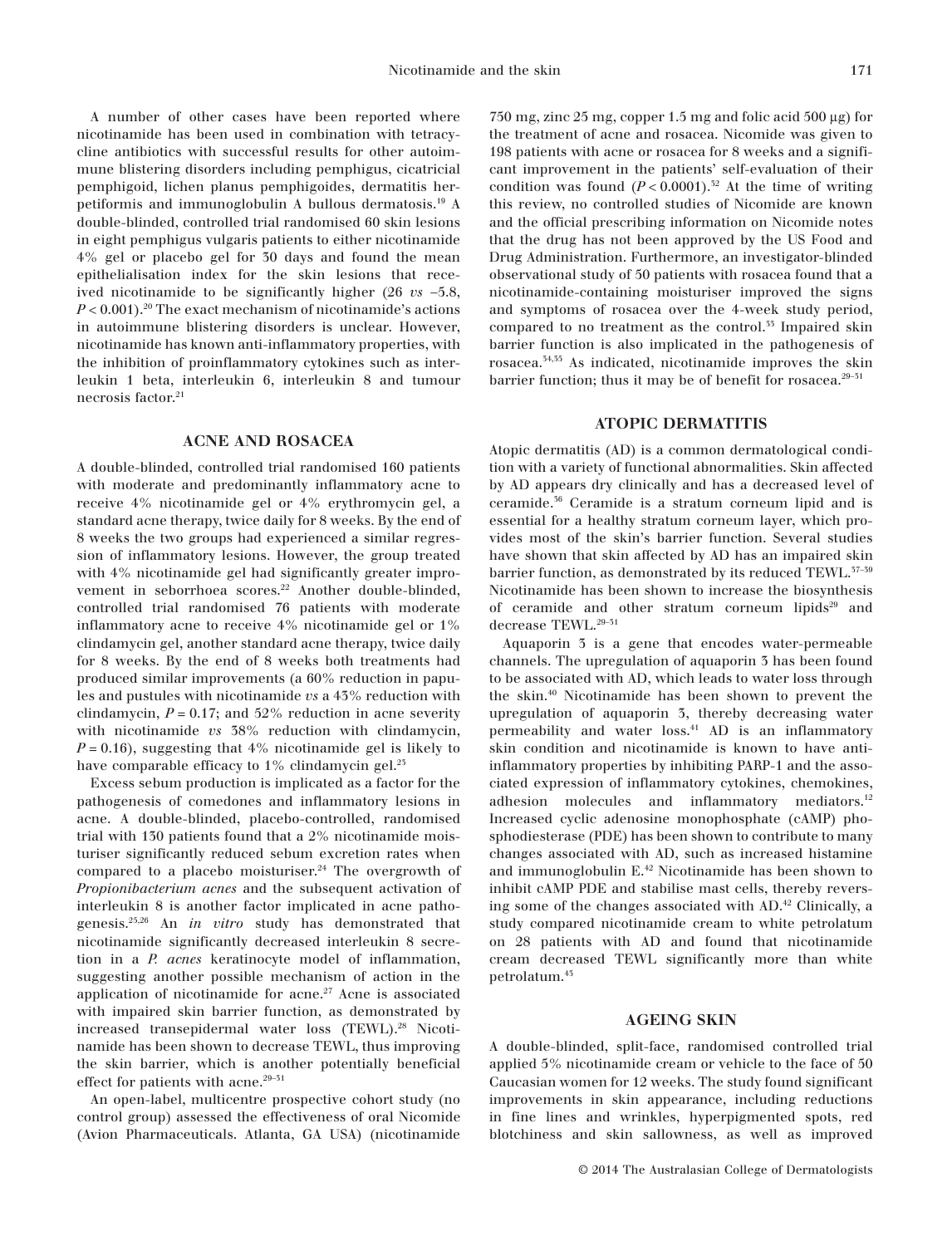elasticity.<sup>44</sup> Another double-blinded, split-face, randomised controlled trial applied a cosmetic containing 4% nicotinamide cream or vehicle control cosmetic to the face of 30 Japanese women for 8 weeks.<sup>45</sup> Significant improvements in wrinkle grades  $(P < 0.001)$  and skin roughness  $(P<0.05)$ , compared to the control, were found. Nicotinamide has been demonstrated to inhibit melanosome transfer from melanocytes to keratinocytes and promote skin lightening *in vivo*. <sup>46</sup> A double-blinded, randomised controlled trial with 202 patients found that a topical formulation containing 2% N-acetyl glucosamine and 4% nicotinamide significantly reduced the detectable area of facial spots and the appearance of pigmentation compared to vehicle formulation  $(P < 0.05)$ .<sup>47</sup> These findings suggest that nicotinamide may be an effective agent for reducing signs of ageing.

#### **OTHER DERMATOLOGICAL CONDITIONS**

Nicotinamide, by inhibiting PARP-1, exerts anti-inflammatory properties. In addition to the dermatological conditions mentioned previously, there have been anecdotal reports of the use of oral nicotinamide for other inflammatory dermatological conditions, including polymorphous light eruption, necrobiosis lipoidica, granuloma annulare and erythema elevatum diutinum.<sup>19</sup> The improvement of dry skin has also been demonstrated with use of nicotinamide-containing moisturisers.<sup>48</sup>

#### **PHOTOCARCINOGENESIS**

Around 90% of non-melanoma skin cancers (NMSC) and 65% of melanomas can be attributed to exposure to UV radiation.<sup>49</sup> Both UVA (320–400 nm) and UVB (290–320 m) radiation have been shown to cause skin cancer.<sup>50</sup> UV radiation causes skin cancer via two main pathways: DNA damage and UV-induced immunosuppression.<sup>51</sup>

Exposure to even low doses of UV radiation causes glycolytic blockade, the inhibition of enzymes involved in energy production and the depletion of human keratinocytes of ATP.<sup>52</sup> As DNA repair is a highly energydependent process, this UV-induced energy depletion is thought to hinder efficient DNA repair and increase the risk of genetic mutations. Nicotinamide has been shown to unblock glycolysis and replenish ATP in UV-irradiated cultured human keratinocytes.<sup>10</sup> Nicotinamide also regulates PARP-1, an important DNA repair enzyme that is activated by UV radiation.<sup>11</sup> Studies using cultured human keratinocytes and *ex vivo* human skin have shown nicotinamide to enhance DNA repair.<sup>55</sup> Nicotinamide increased both the proportion of cells undergoing excision repair and the repair rate in cultured human keratinocytes. In both cultured human keratinocytes and *ex vivo* human skin, nicotinamide reduced the formation of cyclobutane pyrimidine dimers, which are photo lesions generated mainly after UVB exposure; and also 8-oxo-7,8-dihydro-2' deoxyguanosine, which are oxidative DNA lesions primarily induced by UVA.

Animal studies have shown that nicotinamide prevents the immune-suppressive effects of UV radiation in mice when given topically<sup>54</sup> or orally.<sup>55</sup> Clinical studies have confirmed these animal findings and have shown that nicotinamide prevents UV-induced immunosuppression when administered orally at daily doses of 500 mg or 1500 mg and topically at 5% concentration.<sup>56,57</sup> The immune suppressive effects of both UVB (300 nm) and long-wave UVA  $(385 \text{ nm})$  were similarly reduced by nicotinamide.<sup>58</sup>

Actinic keratoses (AK) are extremely common and over 40% of Australian adults have at least one lesion.<sup>59</sup> It is estimated that 0.6% of AK progress to squamous cell carcinoma at 1 year and  $5\%$  at 4 years.<sup>60</sup> A phase 2 doubleblinded controlled trial randomised 34 otherwise healthy patients to receive oral nicotinamide 500 mg or matched placebo twice daily for 4 months. $61$  In the nicotinamide group, a 35% reduction in total AK relative to the placebo group was found at 4 months  $(P = 0.0006)$ .

Another phase 2 double-blinded controlled trial randomised 41 patients to receive nicotinamide 500 mg or matched placebo once daily for  $4$  months.<sup>61</sup> In the nicotinamide group a 29% reduction in AK relative to the placebo group was found at 4 months  $(P = 0.005)$ . In these two studies nicotinamide was found to be effective in reducing AK regardless of whether a patient had many AK at baseline or only a few. Another double-blinded randomised controlled trial looked at the effect of topical nicotinamide on AK.<sup>62</sup> In all, 30 patients were randomised to receive 1% topical nicotinamide or vehicle twice daily for 6 months. At 3 months the nicotinamide group had a 22% reduction in AK  $(P = 0.04)$ , compared to a 10% reduction in AK for the placebo group  $(P = 0.5)$ . However, at 6 months this difference was not maintained (25% reduction for the nicotinamide group and 22% reduction for the placebo group). It is unclear why the reduction was not maintained. It may be due to a lack of statistical power with the small sample size of 30. Another potential explanation is that topical nicotinamide accelerates the resolution phase of those AK that may occur once UV immune suppression is reversed (as observed in seasonal fluctuations in AK numbers). Some commercially available sunscreens in Australia now contain nicotinamide as one of their ingredients.<sup>65</sup>

NMSC, primarily basal cell carcinomas (BCC) and squamous cell carcinomas (SCC) are the most common cancers in Australia.<sup>64</sup> In UV-irradiated mice, topical nicotinamide significantly reduced the incidence of skin cancer from 75 to 43% ( $P = 0.016$ ).<sup>54</sup> Another murine study has shown that dietary supplementation with 0.1, 0.5 or 1.0% niacin reduces the incidence of skin cancer from 68 to 60, 48  $(P = 0.038)$  and 28%  $(P = 0.026)$ , respectively, showing a dose-dependent response.<sup>55</sup> An analysis of the pooled results from two phase 2 AK clinical trials involving 74 healthy patients showed that nicotinamide significantly reduced the number of new NMSC. In the 37 placebo patients, 20 new NMSC (12 BCC and eight SCC) were found compared to only four new NMSC (two BCC and two SCC) in the 37 nicotinamide patients, over the two 4-month study periods (relative rate =  $0.24$ ,  $P = 0.010$ ).<sup>61</sup> These studies,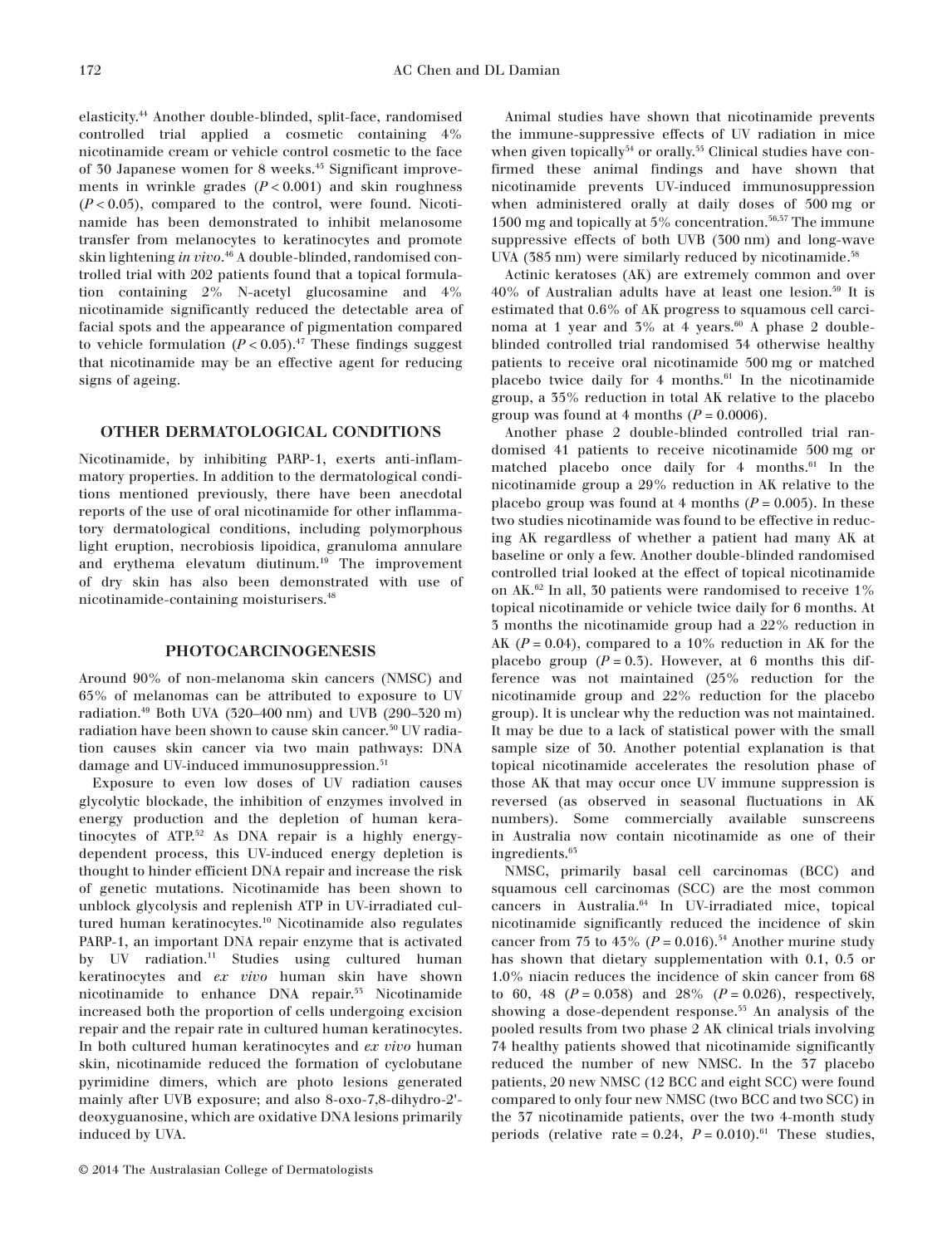however, did not list a new NMSC as a primary end-point but rather were designed to assess AK counts with and without nicotinamide. Currently, a phase 3 double-blinded randomised controlled trial (Oral nicotinamide to reduce actinic cancer) is being conducted at Royal Prince Alfred and Westmead Hospitals in Sydney. A total of 386 high-risk patients have been randomised 1:1 to nicotinamide 500 mg or matched placebo twice daily for 12 months, with the primary outcome being the number of new NMSC by study completion.

#### **TOPICAL AND ORAL NICOTINAMIDE THERAPY IN THE CLINIC**

Oral vitamin B3 is available over the counter in Australia and online from other countries as both nicotinic acid, which is also known as niacin, and as nicotinamide (also known as niacinamide). However, the labelling of the bottles by manufacturers can be confusing. Some bottles have been labelled as vitamin B3, with the actual form, whether nicotinic acid or nicotinamide, visible only in small print. There may also be a misunderstanding that nicotinamide and nicotinic acid are the same medication at the point of sale. A case has been reported where a patient developed flushing as a result of her pharmacist inadvertently substituting nicotinic acid for nicotinamide.<sup>65</sup> Therefore, it is prudent to highlight these points to patients to ensure that they take the correct medication.

The use of oral nicotinamide in clinical practice has remained minimal. Despite the combination of nicotinamide and tetracycline having been shown to be beneficial for bullous pemphigoid, we know of no studies that compared the combination with tetracycline alone. In practice, dermatologists have found that tetracycline or doxycycline as the sole systemic agent will clear some cases of bullous pemphigoid and have accordingly omitted nicotinamide. The clinical role of nicotinamide in treating other autoimmune blistering disorders and other dermatological conditions is even less clear. Studies of topical nicotinamide have suggested it has anti-inflammatory, antiageing, anti-carcinogenic and moisturising properties. Consequently, it is likely that more applications will be found for topical nicotinamide.

#### **CONCLUSION**

Nicotinamide is widely available and inexpensive, with an excellent and established safety profile. It is already used clinically for some dermatological conditions, such as bullous pemphigoid, and shows promise for a number of other inflammatory conditions. Recent research findings suggest that nicotinamide may be a potential chemopreventive agent against skin cancer. There is also considerable evidence to suggest the benefit of nicotinamide against ageing changes. Some commercially available sunscreen formulations have already included nicotinamide. A phase 3 clinical trial is currently underway to evaluate oral

nicotinamide's efficacy in reducing basal cell and squamous cell carcinomas.

#### **REFERENCES**

- 1. Food Standards Australia New Zealand. *NUTTAB 2010 Australian Food Composition Tables*. Canberra: Food Standards Australia New Zealand, 2011.
- 2. National Health Medical and Research Council. *Nutrient Reference Values for Australia and New Zealand Including Recommended Dietary Intake*. Canberra: Commonwealth of Australia, 2006. Available from URL: http://www.nhmrc.gov.au/ guidelines/publications/n35-n36-n37 (Accessed 24 February 2014.)
- 3. Hegyi J, Schwartz RA, Hegyi V. Pellagra: dermatitis, dementia, and diarrhea. *Int. J. Dermatol.* 2004; **43**: 1–5.
- 4. Karthikeyan K, Thappa DM. Pellagra and skin. *Int. J. Dermatol.* 2002; **41**: 476–81.
- 5. Illingworth DR. Management of hypercholesterolemia. *Med. Clin. North Am.* 2000; **84**: 23–42.
- 6. Ranchoff RE, Tomecki KJ. Niacin or niacinamide? Nicotinic acid or nicotinamide? What is the difference? *J. Am. Acad. Dermatol.* 1986; **15**: 116–7.
- 7. Knip M, Douek IF, Moore WP *et al*. Safety of high-dose nicotinamide: a review. *Diabetologia* 2000; **43**: 1337–45.
- 8. Winter SL, Boyer JL. Hepatic toxicity from large doses of vitamin B3 (nicotinamide). *N. Engl. J. Med.* 1973; **289**: 1180–2.
- 9. Shibata K. Fate of excess nicotinamide and nicotinic acid differs in rats. *J. Nutr.* 1989; **119**: 892–5.
- 10. Park J, Halliday GM, Surjana D *et al*. Nicotinamide prevents ultraviolet radiation-induced cellular energy loss. *Photochem. Photobiol.* 2010; **86**: 942–8.
- 11. Surjana D, Halliday GM, Damian DL. Role of nicotinamide in DNA damage, mutagenesis, and DNA repair. *J. Nucleic Acids* 2010; **2010**. doi: 10.4061/2010/157591.
- 12. Virag L, Szabo C. The therapeutic potential of poly(ADPribose) polymerase inhibitors. *Pharmacol. Rev.* 2002; **54**: 375– 429.
- 13. Surjana D, Damian DL. Nicotinamide in dermatology and photoprotection. *Skinmed* 2011; **9**: 360–5.
- 14. Honl BA, Elston DM. Autoimmune bullous eruption localized to a breast reconstruction site: response to niacinamide. *Cutis* 1998; **62**: 85–6.
- 15. Berk MA, Lorincz AL. The treatment of bullous pemphigoid with tetracycline and niacinamide. A preliminary report. *Arch. Dermatol.* 1986; **122**: 670–4.
- 16. Goon AT, Tan SH, Khoo LS *et al*. Tetracycline and nicotinamide for the treatment of bullous pemphigoid: our experience in Singapore. *Singapore Med. J.* 2000; **41**: 327–30.
- 17. Kolbach DN, Remme JJ, Bos WH *et al*. Bullous pemphigoid successfully controlled by tetracycline and nicotinamide. *Br. J. Dermatol.* 1995; **133**: 88–90.
- 18. Fivenson DP, Breneman DL, Rosen GB *et al*. Nicotinamide and tetracycline therapy of bullous pemphigoid. *Arch. Dermatol.* 1994; **130**: 753–8.
- 19. Niren NM. Pharmacologic doses of nicotinamide in the treatment of inflammatory skin conditions: a review. *Cutis* 2006; **77**:  $11–6$ .
- 20. Iraji F, Banan L. The efficacy of nicotinamide gel 4% as an adjuvant therapy in the treatment of cutaneous erosions of pemphigus vulgaris. *Dermatol. Ther.* 2010; **23**: 308–11.
- 21. Ungerstedt JS, Blomback M, Soderstrom T. Nicotinamide is a potent inhibitor of proinflammatory cytokines. *Clin. Exp. Immunol.* 2003; **131**: 48–52.
- 22. Weltert Y, Chartier S, Gibaud C *et al*. Double-blind clinical assessment of the efficacy of a 4% nicotinamide gel (Exfoliac® NC Gel) versus a 4% erythromycin gel in the treatment of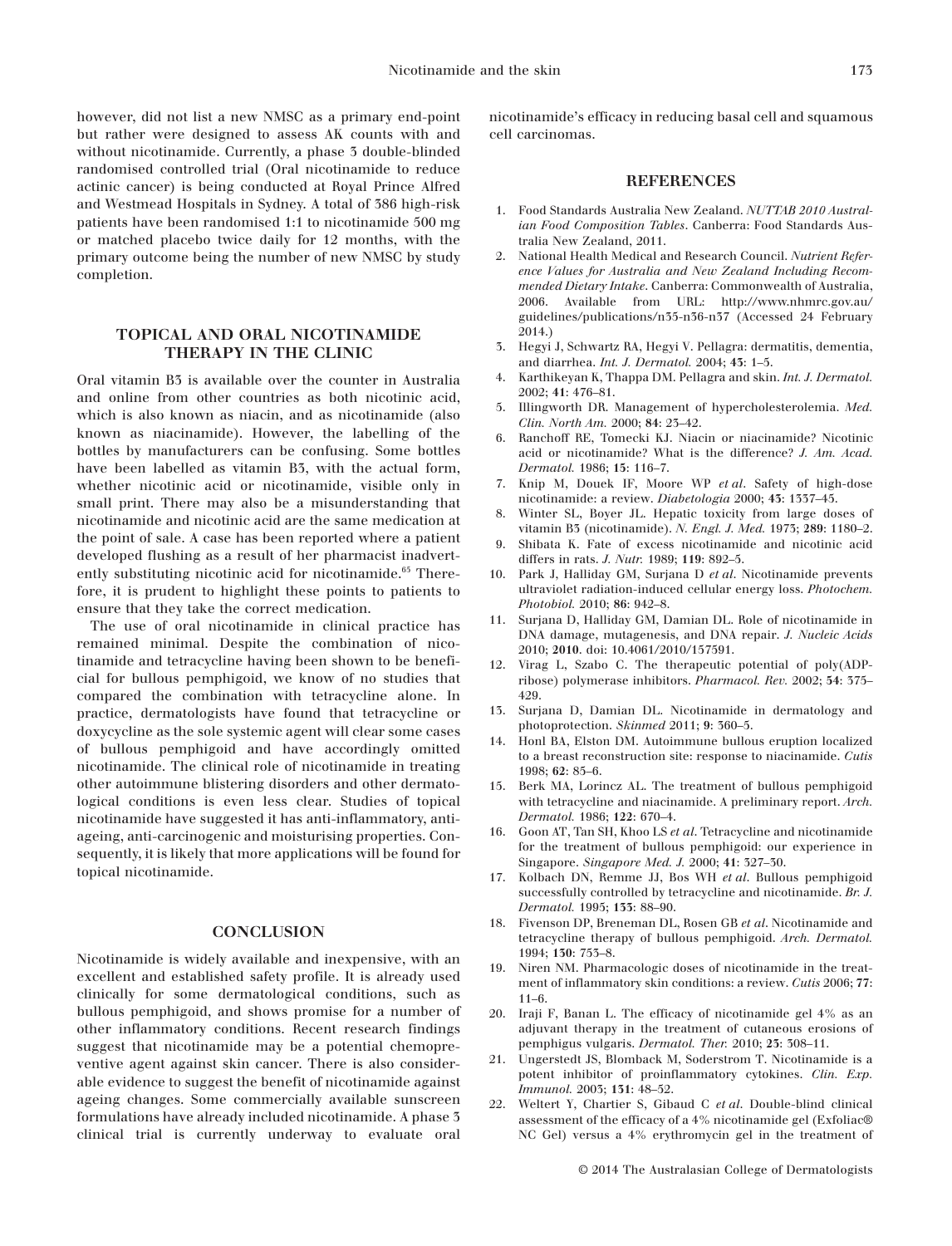moderate acne with a predominant inflammatory component. *Nouv. Dermatol.* 2004; **23**: 385–94.

- 23. Shalita AR, Smith JG, Parish LC *et al*. Topical nicotinamide compared with clindamycin gel in the treatment of inflammatory acne vulgaris. *Int. J. Dermatol.* 1995; **34**: 434–7.
- 24. Draelos ZD, Matsubara A, Smiles K. The effect of 2% niacinamide on facial sebum production. *J. Cosmet. Laser Ther.* 2006; **8**: 96–101.
- 25. Nagy I, Pivarcsi A, Koreck A *et al*. Distinct strains of *Propionibacterium acnes* induce selective human betadefensin-2 and interleukin-8 expression in human keratinocytes through toll-like receptors. *J. Invest. Dermatol.* 2005; **124**: 931–8.
- 26. Chen Q, Koga T, Uchi H *et al*. *Propionibacterium acnes*induced IL-8 production may be mediated by NF-kappaB activation in human monocytes. *J. Dermatol. Sci.* 2002; **29**: 97– 103.
- 27. Grange PA, Raingeaud J, Calvez V *et al*. Nicotinamide inhibits *Propionibacterium acnes*-induced IL-8 production in keratinocytes through the NF-kappaB and MAPK pathways. *J. Dermatol. Sci.* 2009; **56**: 106–12.
- 28. Yamamoto A, Takenouchi K, Ito M. Impaired water barrier function in acne vulgaris. *Arch. Dermatol. Res.* 1995; **287**: 214–8.
- 29. Tanno O, Ota Y, Kitamura N *et al*. Nicotinamide increases biosynthesis of ceramides as well as other stratum corneum lipids to improve the epidermal permeability barrier. *Br. J. Dermatol.* 2000; **143**: 524–31.
- 30. Bissett D. Topical niacinamide and barrier enhancement. *Cutis* 2002; **70**: 8–12; discussion 21-3.
- 31. Mohammed D, Crowther JM, Matts PJ *et al*. Influence of niacinamide containing formulations on the molecular and biophysical properties of the stratum corneum. *Int. J. Pharm.* 2013; **441**: 192–201.
- 32. Niren NM, Torok HM. The nicomide improvement in clinical outcomes study (NICOS): results of an 8-week trial. *Cutis* 2006; **77**: 17–28.
- 33. Draelos ZD, Ertel K, Berge C. Niacinamide-containing facial moisturizer improves skin barrier and benefits subjects with rosacea. *Cutis* 2005; **76**: 135–41.
- 34. Bamford JT. Rosacea: current thoughts on origin. *Semin. Cutan. Med. Surg.* 2001; **20**: 199–206.
- 35. Draelos ZD. Treating beyond the histology of rosacea. *Cutis* 2004; **74**: 28–31.
- 36. Imokawa G, Abe A, Jin K *et al*. Decreased level of ceramides in stratum corneum of atopic dermatitis: an etiologic factor in atopic dry skin? *J. Invest. Dermatol.* 1991; **96**: 523–6.
- 37. Loden M, Olsson H, Axell T *et al*. Friction, capacitance and transepidermal water loss (TEWL) in dry atopic and normal skin. *Br. J. Dermatol.* 1992; **126**: 137–41.
- 38. Seidenari S, Giusti G. Objective assessment of the skin of children affected by atopic dermatitis: a study of pH, capacitance and TEWL in eczematous and clinically uninvolved skin. *Acta Derm. Venereol.* 1995; **75**: 429–33.
- 39. Flohr C, England K, Radulovic S *et al*. Filaggrin loss-offunction mutations are associated with early-onset eczema, eczema severity and transepidermal water loss at 3 months of age. *Br. J. Dermatol.* 2010; **163**: 1333–6.
- 40. Olsson M, Broberg A, Jernas M *et al*. Increased expression of aquaporin 3 in atopic eczema. *Allergy* 2006; **61**: 1132– 7.
- 41. Song X, Xu A, Pan W *et al*. Nicotinamide attenuates aquaporin 3 overexpression induced by retinoic acid through inhibition of EGFR/ERK in cultured human skin keratinocytes. *Int. J. Mol. Med.* 2008; **22**: 229–36.
- 42. Namazi MR. Nicotinamide as a potential addition to the antiatopic dermatitis armamentarium. *Int. Immunopharmacol.* 2004; **4**: 709–12.
- 43. Soma Y, Kashima M, Imaizumi A *et al*. Moisturizing effects of topical nicotinamide on atopic dry skin. *Int. J. Dermatol.* 2005; **44**: 197–202.
- 44. Bissett DL, Oblong JE, Berge CA. Niacinamide: A B vitamin that improves aging facial skin appearance. *Dermatol. Surg.* 2005; **31**: 860–5; discussion 5.
- 45. Kawada A, Konishi N, Oiso N *et al*. Evaluation of anti-wrinkle effects of a novel cosmetic containing niacinamide. *J. Dermatol.* 2008; **35**: 637–42.
- 46. Hakozaki T, Minwalla L, Zhuang J *et al*. The effect of niacinamide on reducing cutaneous pigmentation and suppression of melanosome transfer. *Br. J. Dermatol.* 2002; **147**: 20–31.
- 47. Kimball AB, Kaczvinsky JR, Li J *et al*. Reduction in the appearance of facial hyperpigmentation after use of moisturizers with a combination of topical niacinamide and N-acetyl glucosamine: results of a randomized, double-blind, vehiclecontrolled trial. *Br. J. Dermatol.* 2010; **162**: 435–41.
- 48. Draelos ZD. Clinical situations conducive to proactive skin health and anti-aging improvement. *J. Investig. Dermatol. Symp. Proc.* 2008; **13**: 25–7.
- 49. Armstrong BK, Kricker A. How much melanoma is caused by sun exposure? *Melanoma Res.* 1993; **3**: 395–401.
- 50. Halliday GM, Byrne SN, Damian DL. Ultraviolet A radiation: its role in immunosuppression and carcinogenesis. *Semin. Cutan. Med. Surg.* 2011; **30**: 214–21.
- 51. Chen AC, Halliday GM, Damian DL. Non-melanoma skin cancer: carcinogenesis and chemoprevention. *Pathology* 2013; **45**: 331–41.
- 52. Jacobson EL, Giacomoni PU, Roberts MJ *et al*. Optimizing the energy status of skin cells during solar radiation. *J. Photochem. Photobiol. B, Biol.* 2001; **63**: 141–7.
- 53. Surjana D, Halliday GM, Damian DL. Nicotinamide enhances repair of ultraviolet radiation-induced DNA damage in human keratinocytes and ex vivo skin. *Carcinogenesis* 2013; **13**: 1144–9.
- 54. Gensler HL. Prevention of photoimmunosuppression and photocarcinogenesis by topical nicotinamide. *Nutr. Cancer* 1997; **29**: 157–62.
- 55. Gensler HL, Williams T, Huang AC *et al*. Oral niacin prevents photocarcinogenesis and photoimmunosuppression in mice. *Nutr. Cancer* 1999; **34**: 36–41.
- 56. Yiasemides E, Sivapirabu G, Halliday GM *et al*. Oral nicotinamide protects against ultraviolet radiation-induced immunosuppression in humans. *Carcinogenesis* 2009; **30**: 101–5.
- 57. Damian DL, Patterson CRS, Stapelberg M *et al*. UV radiationinduced immunosuppression is greater in men and prevented by topical nicotinamide. *J. Invest. Dermatol.* 2008; **128**: 447–54.
- 58. Sivapirabu G, Yiasemides E, Halliday GM *et al*. Topical nicotinamide modulates cellular energy metabolism and provides broad-spectrum protection against ultraviolet radiationinduced immunosuppression in humans. *Br. J. Dermatol.* 2009; **161**: 1357–64.
- 59. Frost CA, Green AC. Epidemiology of solar keratoses. *Br. J. Dermatol.* 1994; **131**: 455–64.
- 60. Criscione VD, Weinstock MA, Naylor MF *et al*. Actinic keratoses: natural history and risk of malignant transformation in the Veterans Affairs topical tretinoin chemoprevention trial. *Cancer* 2009; **115**: 2523–30.
- 61. Surjana D, Halliday GM, Martin AJ *et al*. Oral nicotinamide reduces actinic keratoses in phase II double-blinded randomized controlled trials. *J. Invest. Dermatol.* 2012; **132**: 1497–500.
- 62. Moloney F, Vestergaard M, Radojkovic B *et al*. Randomized, double-blinded, placebo controlled study to assess the effect of topical 1% nicotinamide on actinic keratoses. *Br. J. Dermatol.* 2010; **162**: 1138–9.